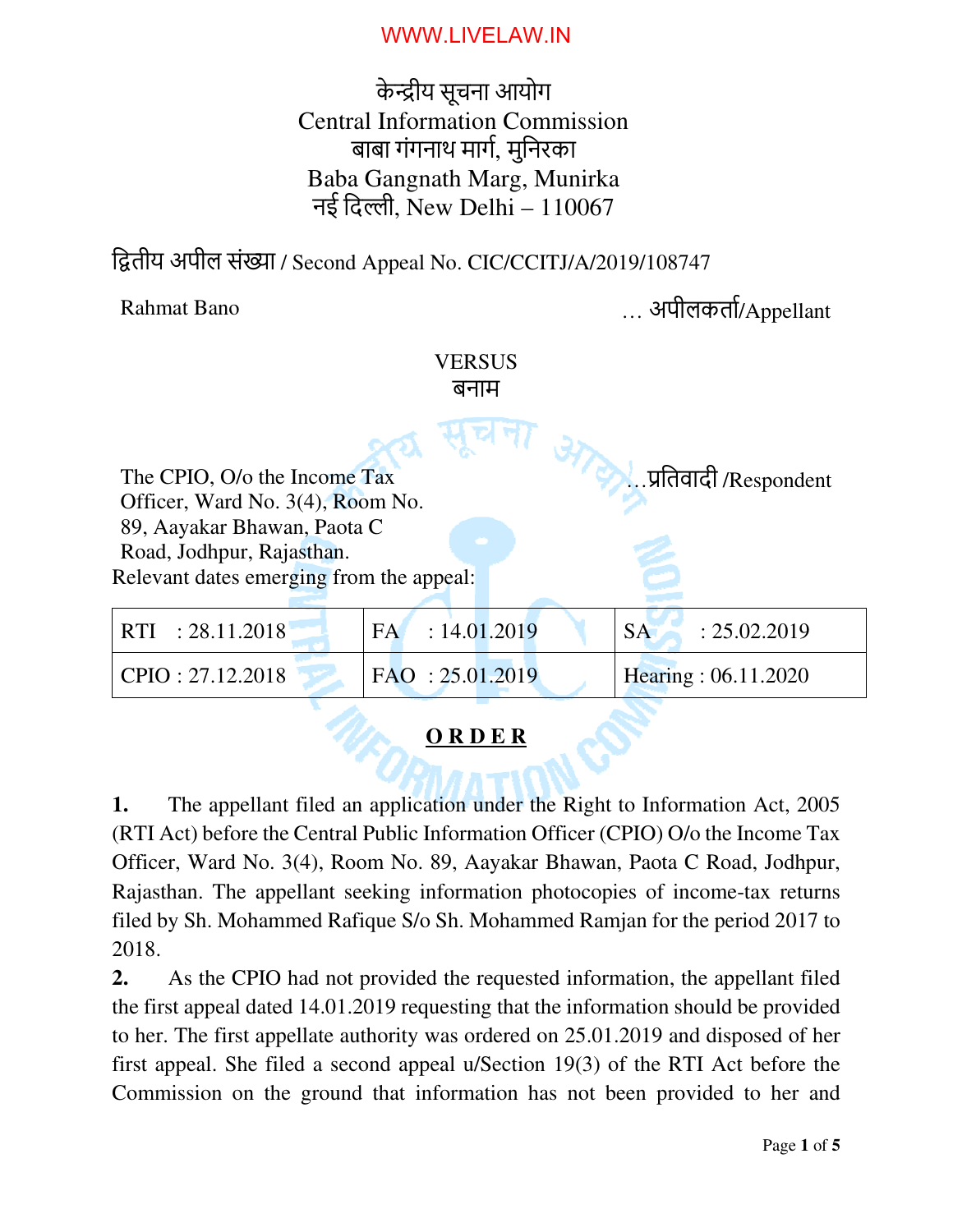requested the Commission to direct the respondent to provide complete and correct information.

#### **Hearing:**

**3.** The appellant was represented through her counsel Shri Rajak K. Haidar who attended the hearing through audio-call. The respondent, Shri Ramji Lal Meena, CPIO attended the hearing through audio-call.

**4.** The appellant submitted her written submissions dated nil and the same has been taken on record.

**5.** The representative of the appellant submitted that no information has been provided to the appellant by the respondent on her RTI application dated 28.11.2018. The representative of the appellant stated that she is entitled to get this information under the RTI Act.

**6.** The respondent referred to the CPIO reply dated 27.12.2018 and FAA order dated 25.01.2019 and stated that the information sought by the appellant is personal information of third party, which cannot be disclosed under the provisions of the RTI Act. The respondent further submitted that they have also sought consent from the husband of the appellant but he has denied providing his information to the appellant.

#### **Decision:**

**7.** The Commission, after hearing the submissions of both the parties and after perusal of records, observes that the information sought by the appellant regarding copies of income tax returns of her husband, etc. is personal information of third party, which cannot be disclosed under Section  $8(1)(i)$  of the RTI Act. The Commission referred to the judgment of the Hon'ble Supreme Court of India in **Girish Ramchandra Deshpande vs. Central Information Commission & ors.** SLP(C) No. 27734 of 2012 dated 03/10/2012 wherein it was held as under:

*14. "The details disclosed by a person in his income tax returns are "personal information" which stand exempted from disclosure under clause (j) of Section 8(1) of the RTI Act, unless involves a larger public interest and the Central Public Information Officer or the State Public Information Officer or the Appellate Authority is satisfied that the larger public interest justifies the disclosure of such information."*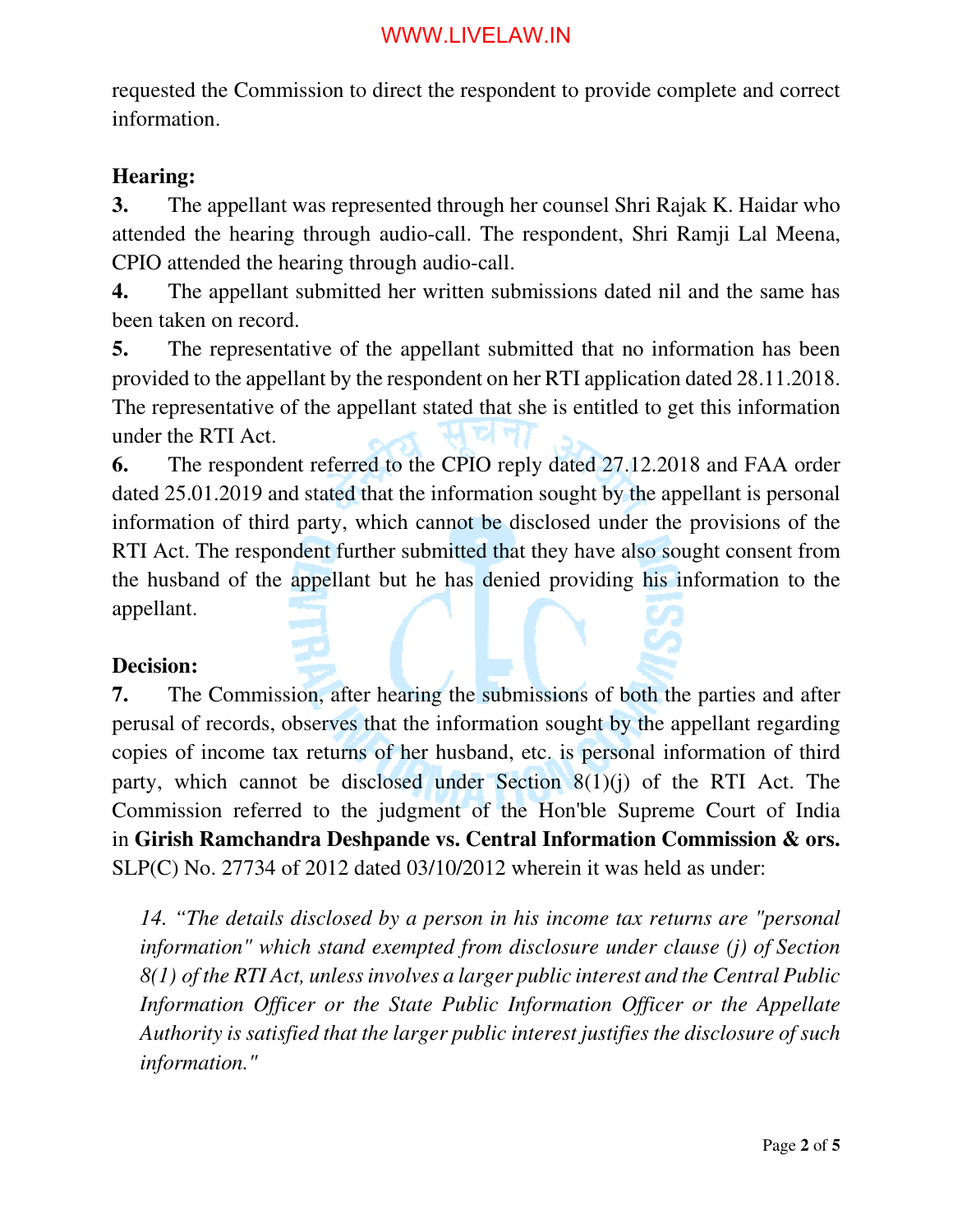However, making a distinction with the said judgment, the Division Bench of the Hon'ble High Court of M.P. in the matter of Smt. Sunita Jain vs. Pawan Kumar Jain and others W.A. No. 168/2015 and Smt. Sunita Jain vs. Bharat Sanchar Nigam Limited and others W.A. No. 170/2015 dated 15.05.2018 had in a matter where the information seeker had sought the salary details of her husband from the employer held as under:

*"While dealing with the Section 8(1)(j) of the Act, we cannot lose sight of the fact that the appellant and the respondent No.1 are husband and wife and as a wife she is entitled to know what remuneration the respondent No.1 is getting. Present case is distinguishable from the case of Girish Ramchandra Deshpande (supra) and therefore the law laid down by their Lordships in the case of Girish Ramchandra Deshpande (supra) are not applicable in the present case. In view of the foregoing discussion, we allow the appeal and set aside the order passed by the Writ Court in W.P. No.341/2008. Similarly, the W.A. No.170/2015 is also allowed and the impugned order passed in W.P. No.1647/2008 is set aside."* 

**8.** Moreover, the Hon'ble High Court of Bombay (Nagpur Bench) in the matter of **Rajesh Ramachandra Kidile vs. Maharashtra SIC and Ors** in W.P. No. 1766 of 2016 dated 22.10.2018 held as under:

> *"8. Perusal of this application shows that the salary slips for the period mentioned in the application have been sought for by the Advocate. As rightly submitted by the learned counsel for the petitioner, the salary slips contain such details as deductions made from the salary, remittances made to the Bank by way of loan instalments, remittances made to the Income Tax Authority towards part payment of the Income Tax for the concerned month and other details relating to contributions made to Provident Fund, etc. It is here that the information contained in the salary slips as having the characteristic of personal nature. Any information which discloses, as for example, remittances made to the Income tax Department towards discharge of tax liability or to the Bank towards discharge of loan liability would constitute the personal information and would encroach upon the privacy of the person. Therefore as held by the Hon'ble Apex Court in the case of Girish Ramachandra Deshpande (supra) such an information could not be disclosed under the provisions of the RTI Act. This is all the more so when the information seeker is a person who is totally stranger in blood or marital relationship to the person whose information he wants to*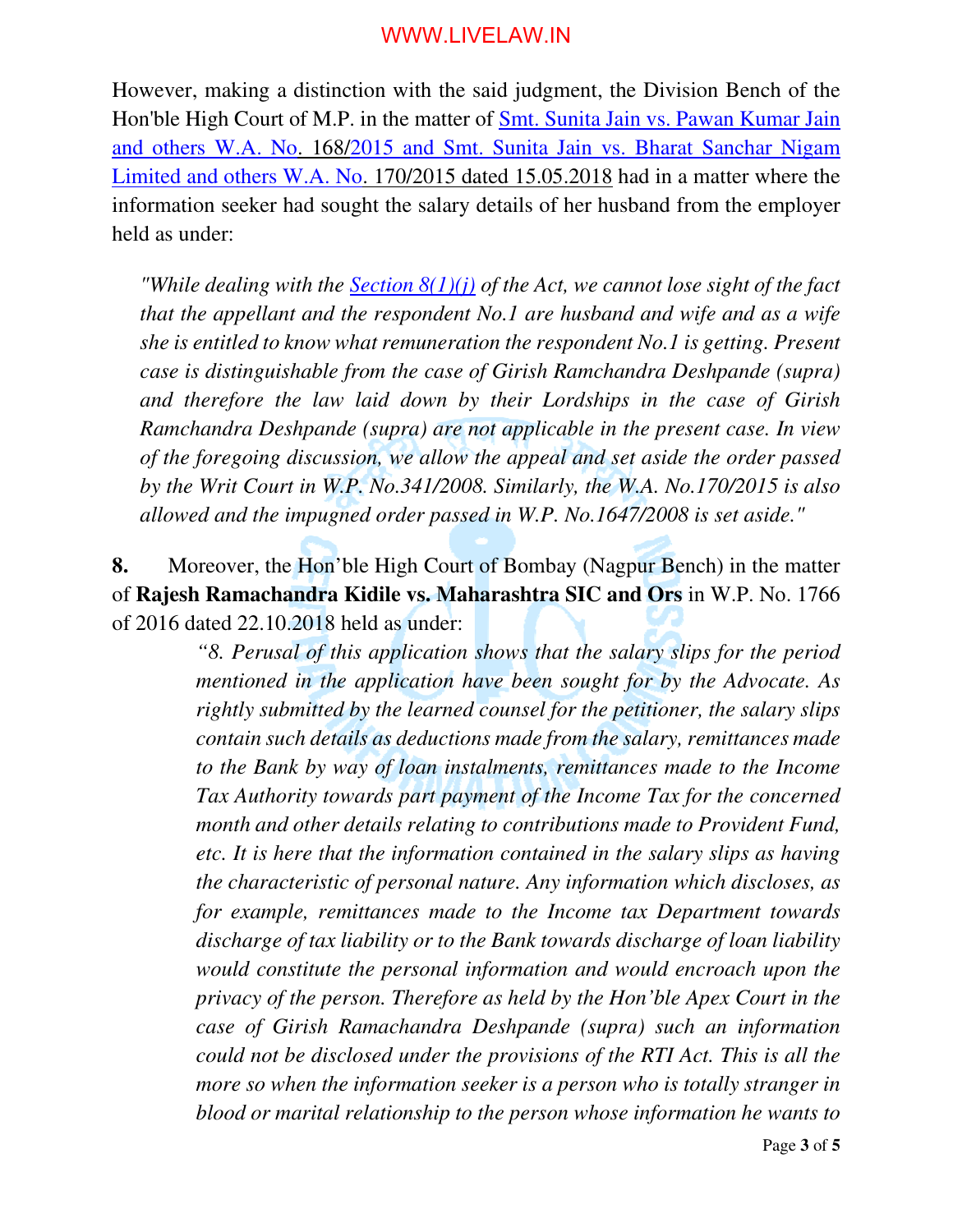*lay his hands on. It would have been a different matter, had the information been sought by the wife of the petitioner in order to support her contention in a litigation, which she filed against her husband. In a litigation, where the issue involved is of maintenance of wife, the information relating to the salary details no longer remain confined to the category of personal information concerning both husband and wife, which is available with the husband hence accessible by the wife. But in the present case, as stated earlier, the application has not been filed by the wife.* 

*9. Then, by the application filed under the provisions of the RTI Act, information regarding mere gross salary of the petitioner has not been sought and what have been sought are the details if the salary such as amounts relating to gross salary, take home salary and also all the deductions from the gross salary. It is such nature of the information sought which takes the present case towards the category of exempted information.* 

*10. All these aspects of the matter have not been considered by the authority below and, therefore, I find that its order is patently illegal, not sustainable in the eyes of law."* 

**9.** Taking into consideration the aforementioned analysis and the judgments of the Higher Courts, the Commission directs the respondent to inform the appellant about the generic details of the net taxable income/gross income of her husband held and available with the Public Authority for the period 2017-2018, within a period of 15 working days from the date of receipt of this order.

**10.** The details/copy of income tax returns and other personal information of third party need not to be disclosed to the appellant except as mentioned at para no. 9 above.

**11.** With the above observations, the appeal is disposed of.